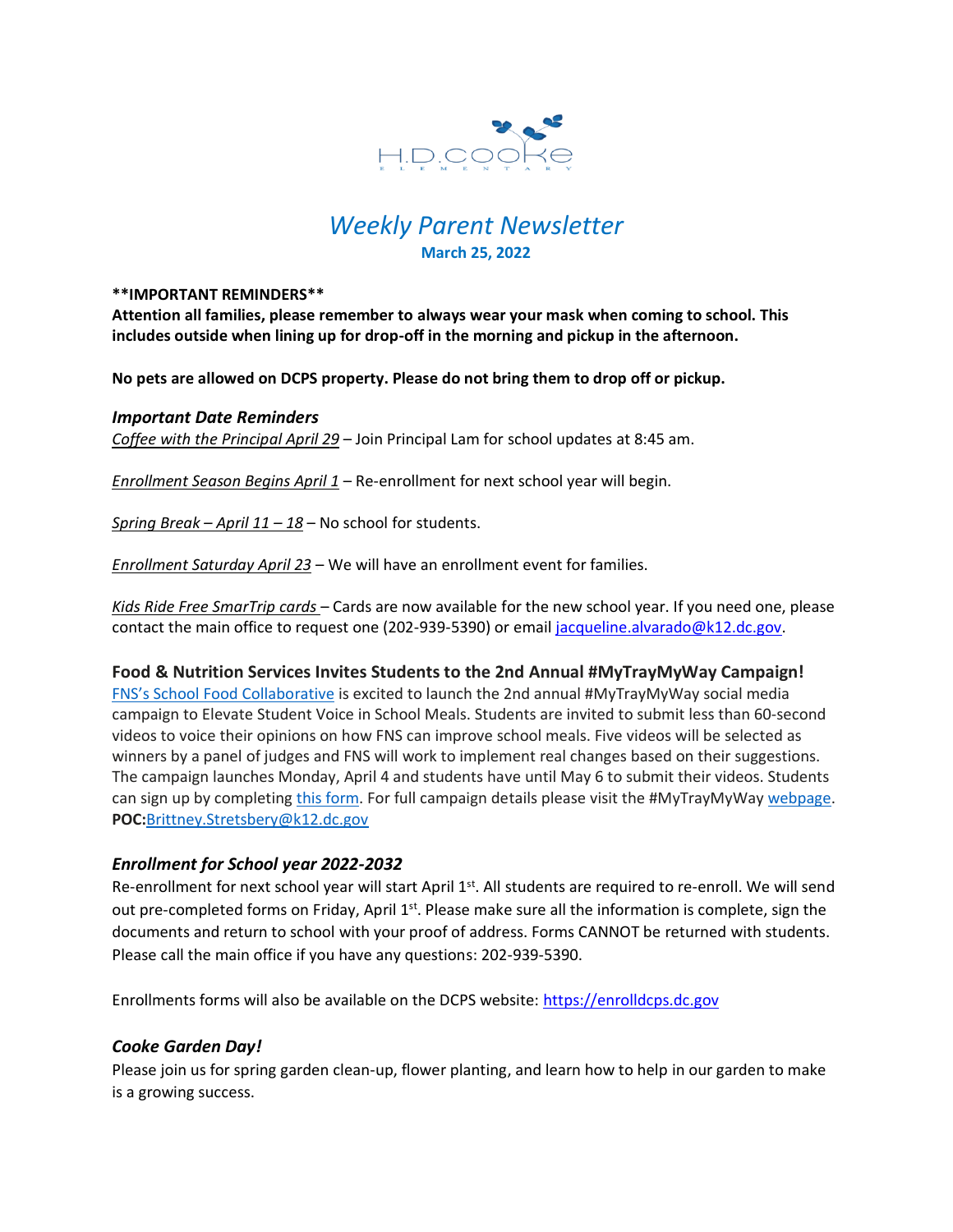Date: Friday, April 1 Time: 3:30 – 5:30 pm Location: Garden by pre-k playground

#### *2022 Panorama Survey*

DCPS has a vision that every student feels loved, challenged, and prepared to positively influence society and thrive in life. Your voice is important in making sure that this vision is becoming a reality for every one of our students. The family survey is critical in providing feedback to DCPS Central Office and your child's school leadership.

#### [bit.ly/dcpsfamily](https://dck12.sharepoint.com/sites/CookPeopleintheOffice/Shared%20Documents/newsletter/bit.ly/dcpsfamily)

#### *DCPS Telephone Townhall*

The Bowser Administration will be providing updates on the DCPS COVID-19 Protocol Updates among other critical recovery efforts and district priorities. Join DCPS Leadership on Wednesdays at 5:00pm for a Community Telephone Townhall series on the DCPS COVID-19 Protocols.

Teletownhall dial-in details below: Dial-in: 844-881-1314 \*No Passcode Required\*

Dates:

- Wednesday, March 30 at 5:00PM
- Wednesday, April 27 at 5:00PM
- Wednesday, May 25 at 5:00PM

#### *COVID-19 Student Vaccination Status*

Please complete **[this form](https://forms.office.com/r/LReDit2A2c)** if your student has received the COVID-19 vaccination. Completing this form is completely OPTIONAL. This information will only be used to help us determine close contact quarantine for your student.

Vaccinated students who are in close contact to someone who tests positive for COVID-19 do NOT need to quarantine if they are not showing symptoms but are recommended to take a test between 3 and 5 days after they are exposed. Please contact the main office (202-939-5390) if you have any questions.

Form can also be found here:<https://forms.office.com/r/LReDit2A2c>

#### *WiFi Available*

Are you in need of WiFi at home for any reason? We have a limited amount of WiFi hotspots. If you would like to request one, please contact Ms. Jackie Alvarado in the main office (202-939-5390) or email: [jacqueline.alvarado@k12.dc.gov.](mailto:jacqueline.alvarado@k12.dc.gov)

#### *Asymptomatic Testing*

We tested students on Wednesday, March 23. We tested 76 students and all samples came back negative.